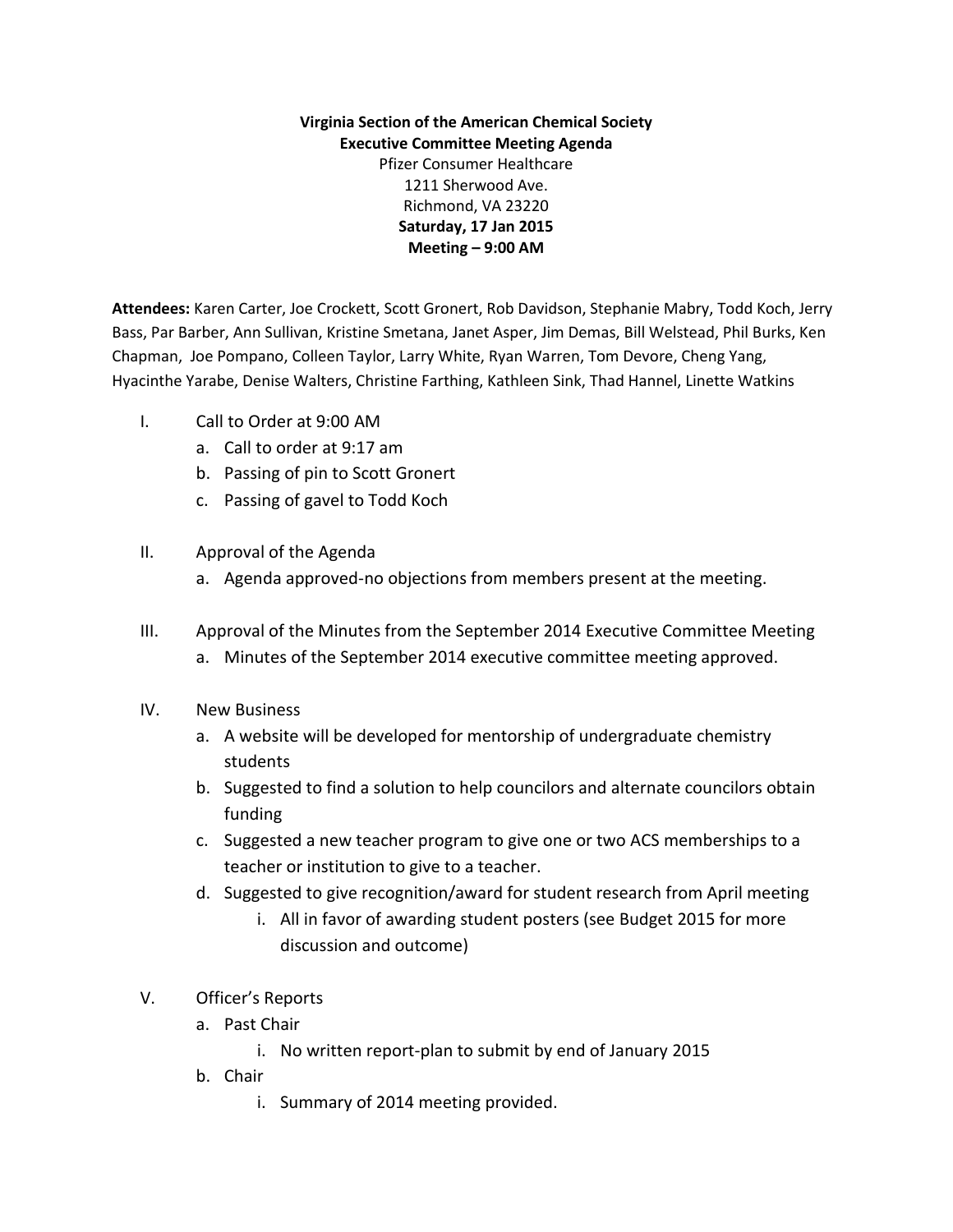- c. Chair-Elect
	- i. Report provided and to be submitted later electronically summarizing attending leadership institute (Jan), VCU and VUU student presentations at Pfizer Consumer Healthcare, career profiles interview, competition for college students (YouTube video submissions)
- d. Vice Chair
	- i. No written report at this time
- e. Secretary
	- i. No written report at this time
- f. Treasurer
	- i. Written report sent 16Jan2015.
- g. Councilors
	- i. Report submitted online
		- 1. Noted: If we wanted to submit for an IPG innovation program grant: deadline is 31<sup>st</sup> Jan 2015. Another cycle available before October 2015 meeting.
	- ii. Ann is now on membership activities
	- iii. Linette is chairing the celebration for ACS scholars, elected to council policy committee
	- iv. Kristine is a full member of SOCED, on three different task forces, and a presenter for student awards
	- v. Janet is on the community activities committee
	- vi. Joe is on chemical safety
- h. Trustees
	- i. Income from distributions and capital gains was \$5422.78. The increase in account value of about \$9000 results from reinvestment of those gains, so that our number of shares increased.
	- ii. An abbreviated audit was performed-no discrepancies were found.
		- 1. Bill to send report to Todd Koch next week to formalize.
- VI. Old Business
	- a. Investment Account Spending Plan
		- i. Pat put a motion forward for Todd Koch to appoint a committee to discuss and settle the spending of our investments ( $\approx$  \$9,000.00 USD).
			- 1. Motion approved.
	- b. Centennial Anniversary Celebration
		- i. Proposed gala date is the week of 19 October 2015 with Dr. Diane Schmidt (proposed speaker) with venue TBD.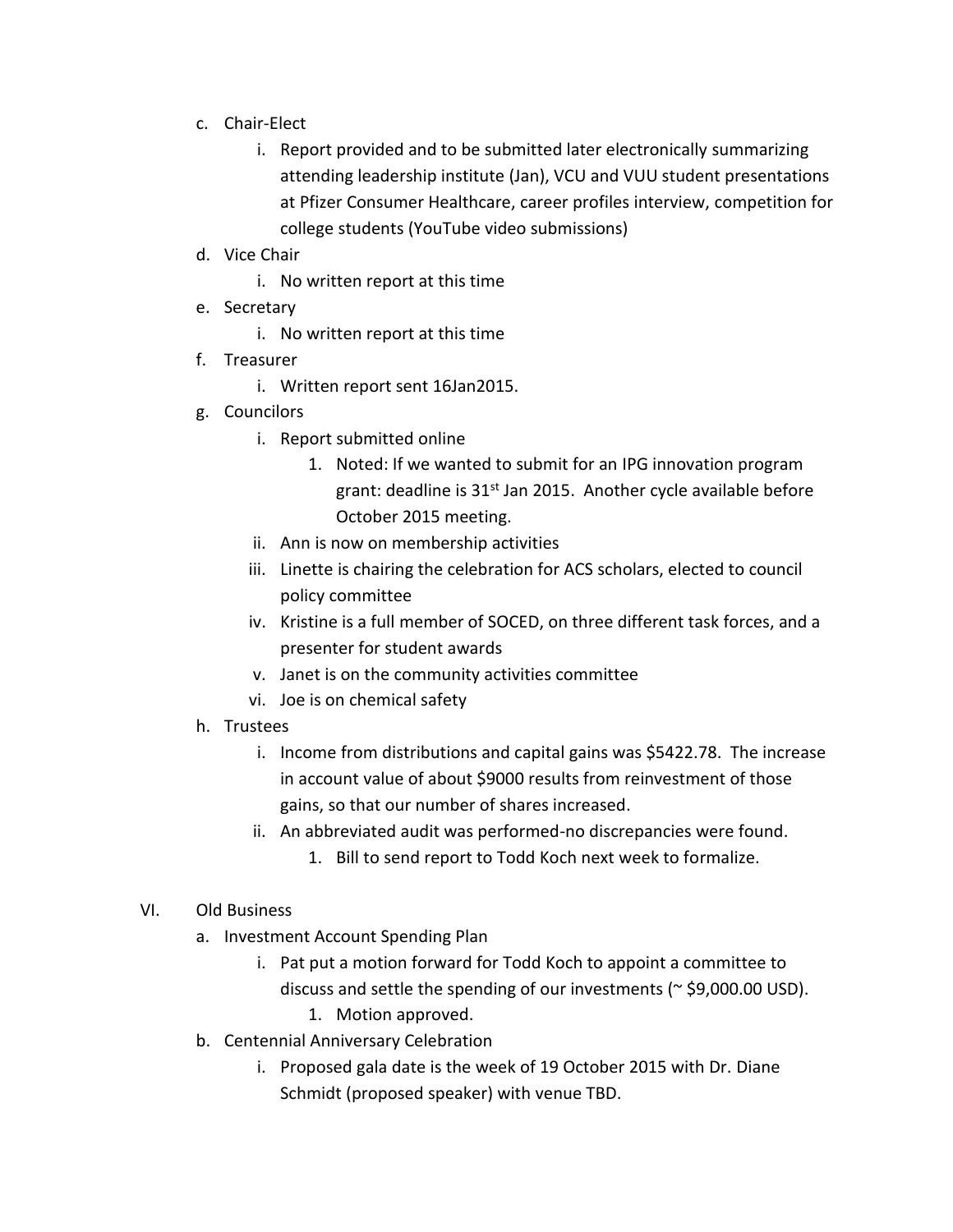- ii. Ann put a motion forward to allot \$5,000.00 USD for the event
	- 1. Motion approved.
- c. History Committee
	- i. Volunteers are requested for various positions (see report for the full list)
	- ii. Publishing plan is web based
	- iii. Motion approved to put \$500.00 USD for hiring an editor
	- iv. Motion approved to select one of the councilors or alternate councilors to make a poster or presentation at the Boston meeting.
- d. Strategic Planning Retreat
	- i. Weekend retreat would be for about 10 section members (ex. Chair, Treasurer, Past Treasurer, Councilors, etc) costing approximately \$4,500.00 USD with the intent to align our goals with the national goals while also devising our own section goals.
		- 1. Retreat can be hosted locally if section provides travel costs for hosts.
	- ii. Rob suggested target 2016 for weekend retreat due to gala responsibilities in 2015.
	- iii. Todd suggested further evaluation of the costs-may be cheaper to host them and have more section members attend.
- e. Section Bylaws
	- i. Ann submitted to ACS-response anticipated in 3 to 5 months.
- f. Section Jobs Manual
	- i. Any changes to the jobs manual should be submitted to Ann for revisions.

## $Break = 10:30 AM$

- VII. Standing Committee Reports (~ 2 minutes each)
	- a. Awards
		- i. Motion approved to add a \$25 prize for the  $3<sup>rd</sup>$  place chemistry winner at the Metro Richmond STEM Fair
		- ii. Industrial, Innovation, and Service
	- b. Chemical Education
		- i. Seven grants going out to area schools (since the last meeting)
		- ii. Motion approved to increase budget to \$5,000.00 USD.
	- c. Chemistry Olympiad
		- i. Testing to occur in March (first year exam ordered, second year exam to be written by Joe)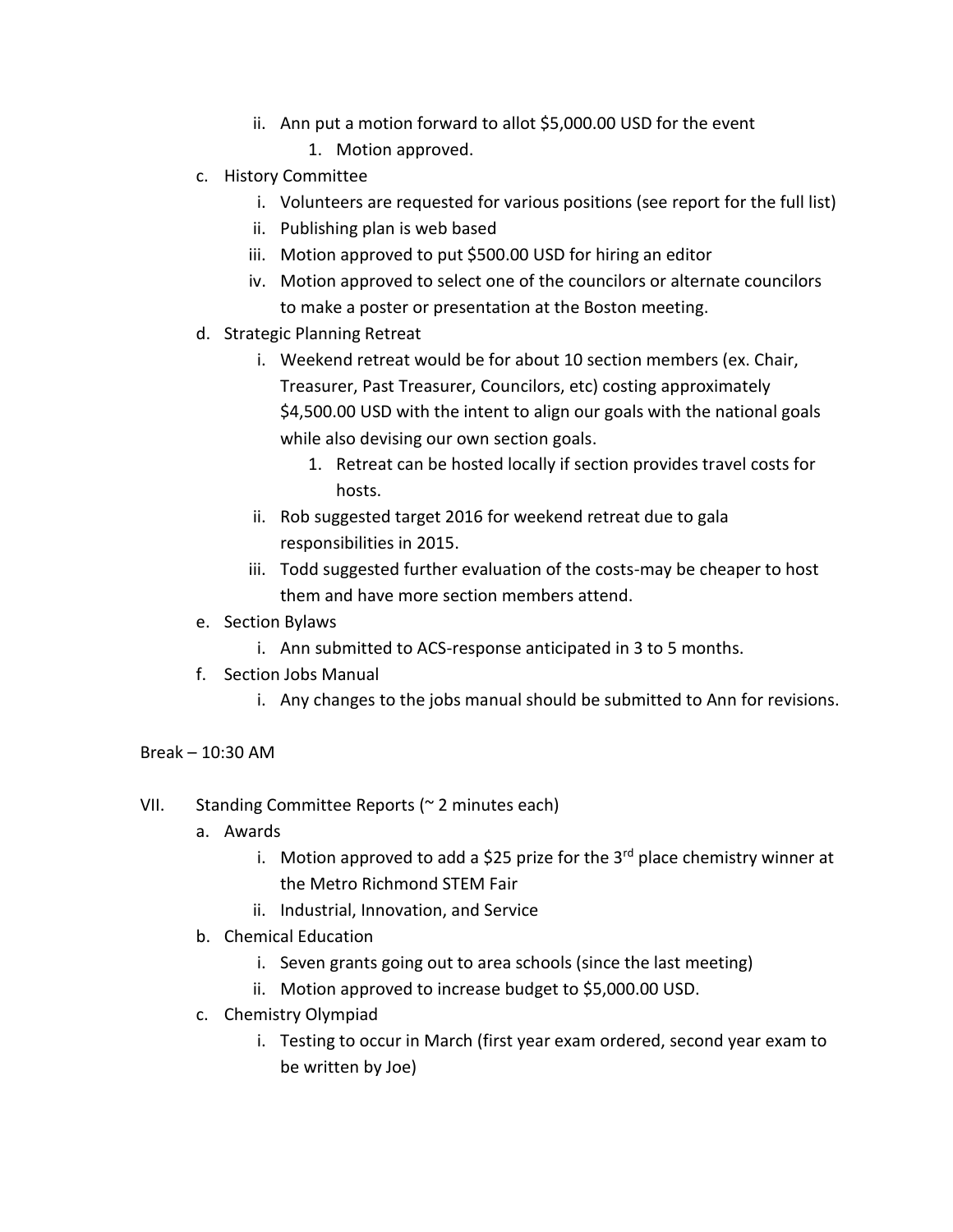- ii. Suggestion for methods to get homeschooled students involved-Janet to seek out potential hosts
- d. Community Activities
	- i. "Sweet Side of Chemistry" hosted at the Science Museum
	- ii. The University hosted a "Sweet Side of Chemistry" webinar which received positive feedback
	- iii. Event raised \$135,000.00 USD for families with children affected by Down's Syndrome
- e. Entertainment
	- i. Written report provided
	- ii. Suggested to promote remote attendance for activities
		- 1. Todd Koch would like a survey to better understand low involvement-suggested to start reaching out and making personal contact and use ownership for motivation
- f. Government Relations
	- i. Working to recruit a chair (colleen volunteered to assist with new chair)
	- ii. STEP programs to general assembly
- g. Hospitality/Membership
	- i. No report
- h. Industrial Relations
	- i. No report (not an active committee)
- i. Media/Public Relations
	- i. Report is on the website
	- ii. Suggested to plan for successor of this committee in the agenda for strategic planning
- j. Minority Affairs
	- i. Committee goals: to partner with local high school (Richmond Community), help promote skills for students seeking employment
	- ii. Motion approved to budget \$2,000.00 USD for this committee
- k. Nominations
	- i. Scott Gronert
- l. Publications and WebPage
	- i. Ann noted that ISM expenditures for 2014 were only \$1,300.00 USD for the bulletin
- m. Safety
	- i. Title suggestions are needed for a summary document on lab safety to be submitted to go on the bulletin
	- ii. Discussion of the possibility of updating the safety video online